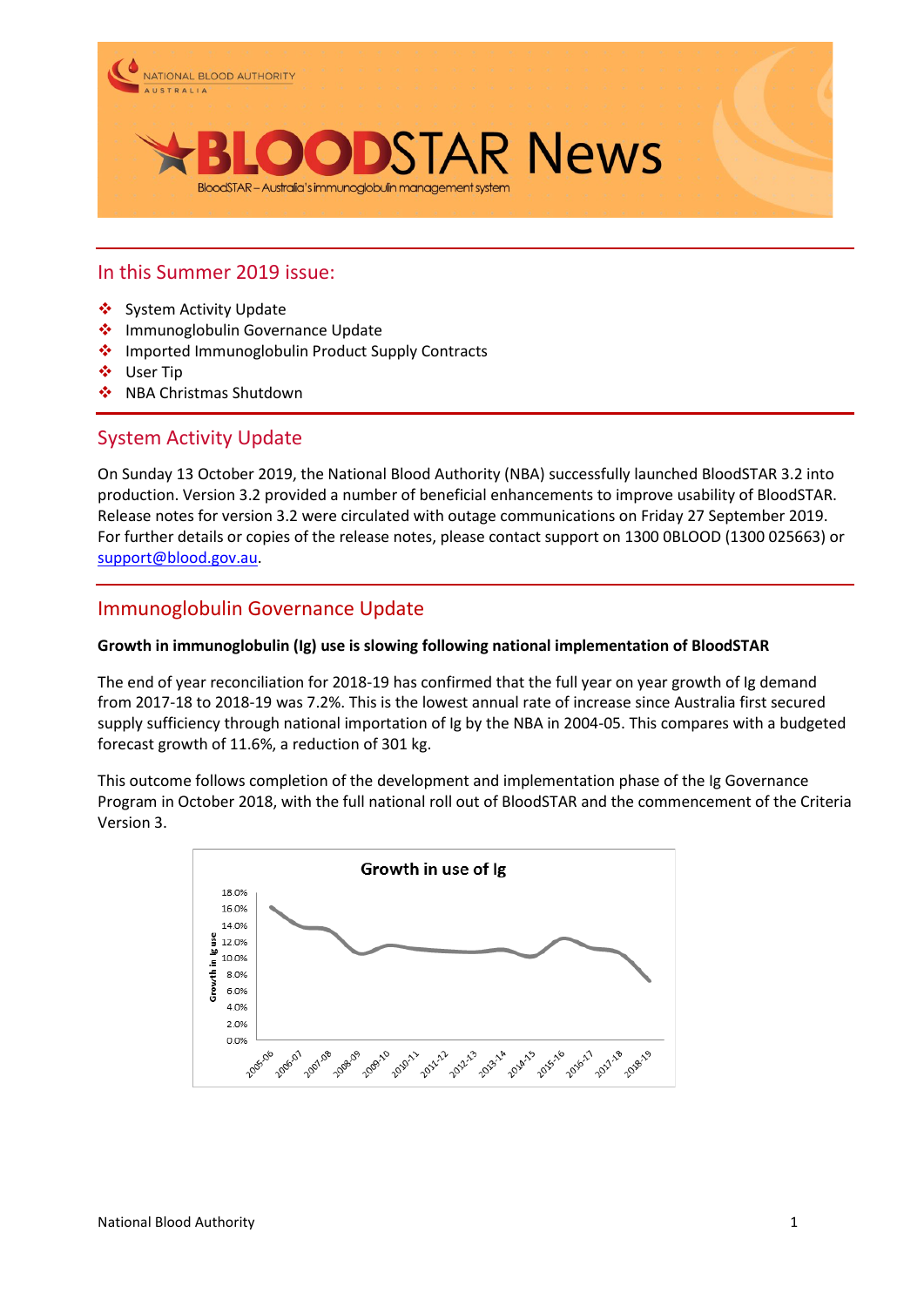#### **Monthly Immunoglobulin data and statistics available now**

The NBA is working to establish regular reporting to support the Immunoglobulin Governance Program activities. As part of this, the NBA is reporting some high level statistics regarding immunoglobulin use on its website each month. The Ig Usage Data and Statistics page will display current information across a variety of parameters related to the use of immunoglobulin. The latest Ig data Usage and [Statistics](https://www.blood.gov.au/ig-usage-data-and-statistics) data is available under the Best Practice section of our website.

#### **NPS MedicineWise seeking your views on improving the prescription and use of immunoglobulin**

NPS MedicineWise is a not-for-profit organisation that works nationally to improve quality use of medicines, medical tests and health technologies. A consortium led by NPS MedicineWise has been engaged by the Commonwealth Department of Health to develop and deliver a program that supports a viable and sustainable immunoglobulin prescribing system. The 'Value in Prescribing: Immunoglobulin Products' program is a three-year program that will involve working with the National Blood Authority to promote quality use of immunoglobulin products.

NPS MedicineWise is in the early stages of planning and designing the program and is embarking on a consultation process with experts to identify the priority issues that the program can potentially address. Your experience and insights into use of immunoglobulin products would be highly valuable in guiding this program. For further information, please email [IgGovernance@blood.gov.au.](mailto:IgGovernance@blood.gov.au)

# Imported immunoglobulin product supply contracts

The NBA's contracts with CSL Behring and Grifols Australia for the supply of imported immunoglobulin products have been extended until 31 December 2020.

Under the national blood arrangements, Grifols Australia will supply the IVIg product Gamunex 10% from 1 November 2019. The availability of this additional product will enhance the security of imported immunoglobulin supply arrangements over the remaining period of the contracts. Implementation arrangements for Gamunex 10% included the dissemination of appropriate communications and support materials to stakeholders including the Australian Red Cross Lifeblood, approved health providers, clinicians and patients.

## User Tip

### **Requesting SCIg Doses in Bulk**

The BloodSTAR 3.2 release introduced the functionality to request multiple subcutaneous immunoglobulin (SCIg) doses in one planning sheet. The process on requesting multiple SCIg doses can be found at 'Requesting Multiple Subcutaneous Immunoglobulin (SCIg) Dispense Requests' [tip sheet.](https://www.blood.gov.au/system/files/BloodSTAR-SCIg-Dose-Request-Tip-Sheet.pdf)